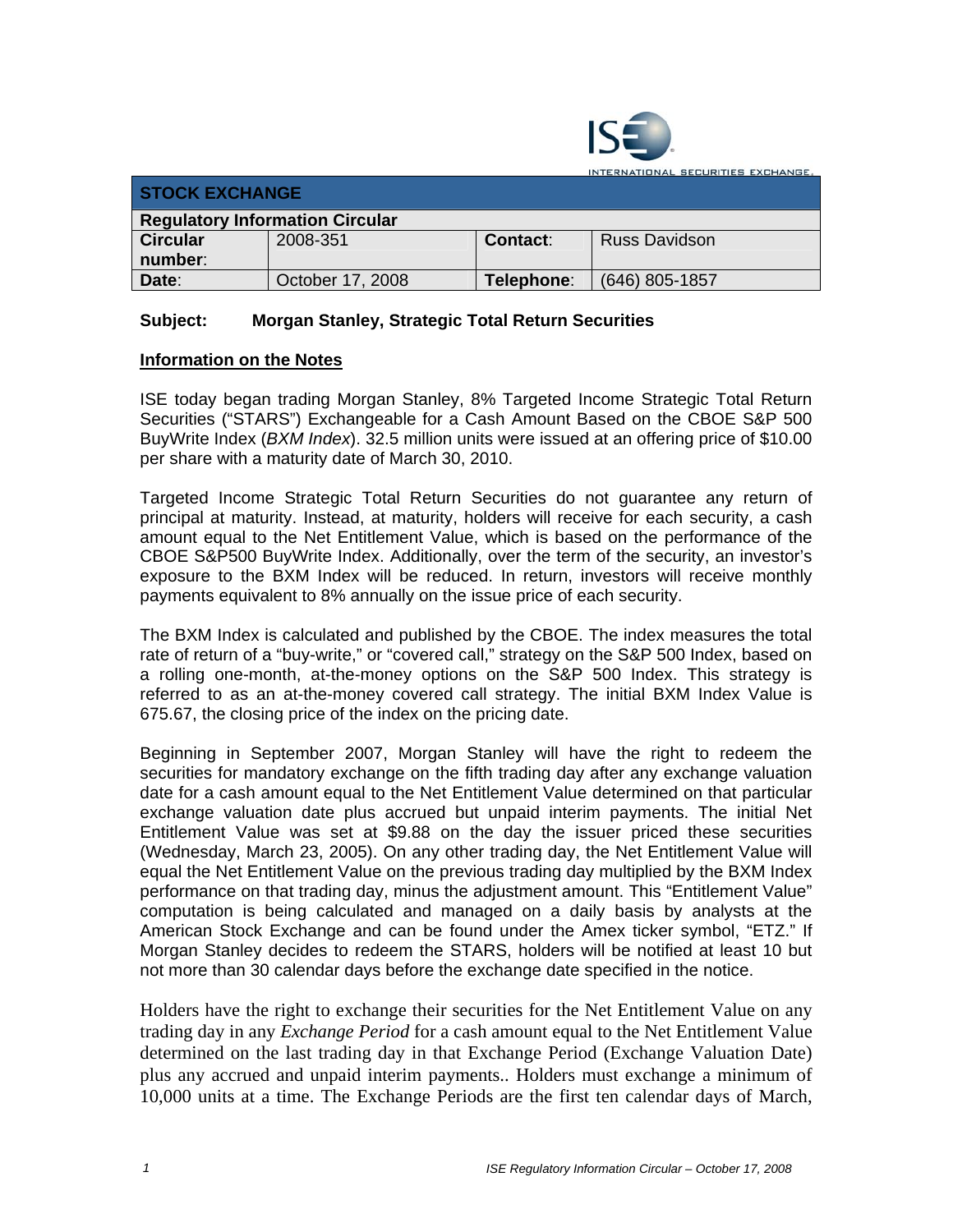June, September and December in each year, beginning in June 2005, and ending December 2009.

Unlike ordinary debt securities, the STARS do not guarantee any return of principal at maturity.

There can be no assurances as to how the STARS will trade in the secondary market or whether such market will be liquid or illiquid. Securities with characteristics similar to the STARS are unique securities, and there is currently no secondary market for the STARS.

Since all payments, which may be due to holders of MBJ, are the sole responsibility of the Issuer, it is the credit of Morgan Stanley that stands behind MBJ.

The market value for the STARS will be affected by a number of factors including, but not limited to, the volatility of the S&P 500 Index, the dividend rate on the stocks underlying the S&P 500 Index, market interest and yield and the time remaining to the maturity of the STARS.

Information concerning taxation may be found in the Prospectus.

The Trustee for this security is JPMorgan Chase Bank.

Trading in the shares on ISE is on a UTP basis and is subject to ISE equity trading rules. The shares will trade from 9:00 a.m. until 4:00 p.m. Eastern Time. Equity Electronic Access Members ("Equity EAMs") trading the shares during the Pre-Market Session are exposed to the risk of the lack of the calculation or dissemination of underlying index value or intraday indicative value ("IIV"). For certain derivative securities products, an updated underlying index value or IIV may not be calculated or publicly disseminated in the Pre-Market hours. Since the underlying index value and IIV are not calculated or widely disseminated during Pre-Market hours, an investor who is unable to calculate implied values for certain derivative securities products during Pre-Market hours may be at a disadvantage to market professionals.

Equity EAMs also should review NASD Notice to Members 03-71 for guidance on trading these products. The Notice reminds members of their obligations to: (1) conduct adequate due diligence to understand the features of the product; (2) perform a reasonable-basis suitability analysis; (3) perform customer-specific suitability analysis in connection with any recommended transactions; (4) provide a balanced disclosure of both the risks and rewards associated with the particular product, especially when selling to retail investors; (5) implement appropriate internal controls; and (6) train registered persons regarding the features, risk and suitability of these products.

**This Regulatory Information Circular is not a statutory Prospectus. Equity EAMs should consult the Trust's Registration Statement, SAI, Prospectus and the Fund's website for relevant information.**